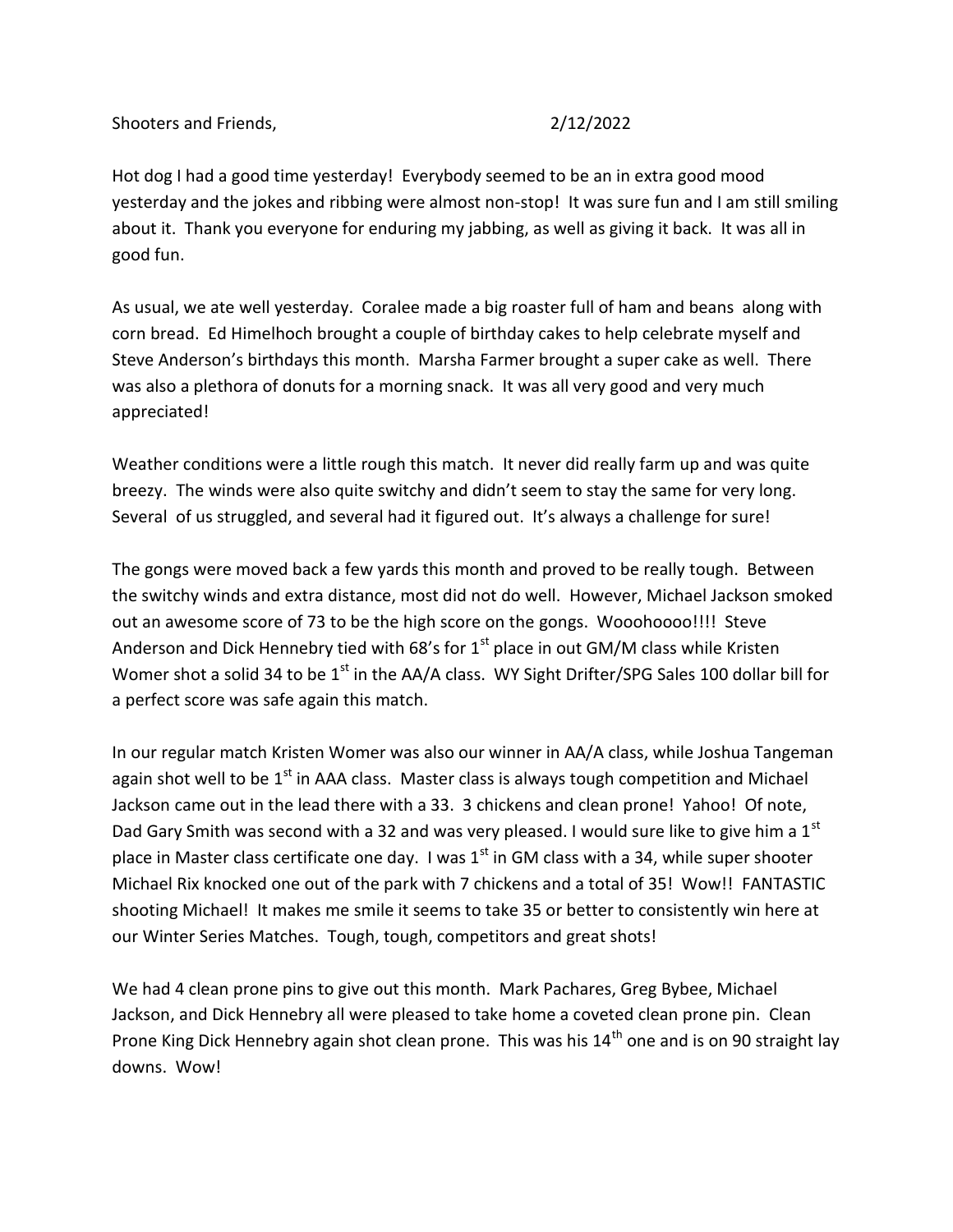A couple of big news items this month. First, Dan Womer launched the RMBPCR website. It is still a work in progress, but check It out. [www.rmbpcr.com](http://www.rmbpcr.com/) Also, Steve Anderson helped me with a podcast and we published it this evening. You can find it at <https://www.spreaker.com/user/10373645/w-recording-draft> or look under the media section at [www.smithmoorrange.com.](http://www.smithmoorrange.com/)

I'm looking forward to some good competition and seeing old friends this coming weekend for our Winter Target Rifle Championship. We still have a few spots left if anyone is interested in shooting. Also, we are about half full for our February 22 BPCR match #2 which will be on Feb  $26<sup>th</sup>$ , so let me know if you are wanting to shoot it as well.

Tale care my friends, Cody

Shooter Gong Chicken Pig Turkey Ram Total Place Grand Master Steve Anderson 68 2 10 8 8 28 Mark Pachares 48 2 10 10 10 32 Clean Prone! Michael Rix 16 7 10 9 9 35 MW Cody Smith (Iron) 33 6 10 9 9 34  $1<sup>st</sup>$  GM

Master Sir Billy Acklin 16 4 10 5 4 23 Greg Bybee 38 1 10 10 10 31 Clean Prone! JD Farmer 9 3 10 5 5 23 Dick Hennebry 68 1 10 10 10 31 Clean Prone #14! 90 Straight Lay Downs! Michael Jackson 73MW 3 10 10 10 33 1st Clean Prone Tom Reed 43 3 10 6 8 27 Coralee Smith 16 2 10 8 9 29 Gary Smith 36 3 10 9 10 32 Kenny Wasserburger 36 0 9 9 10 28 Dan Womer 55 2 9 9 8 28 Jeff Woodring 0 3 10 9 8 30 Bryan Youngberg 51 3 10 10 8 31

AAA Dick Farmer 9 3 10 6 6 25